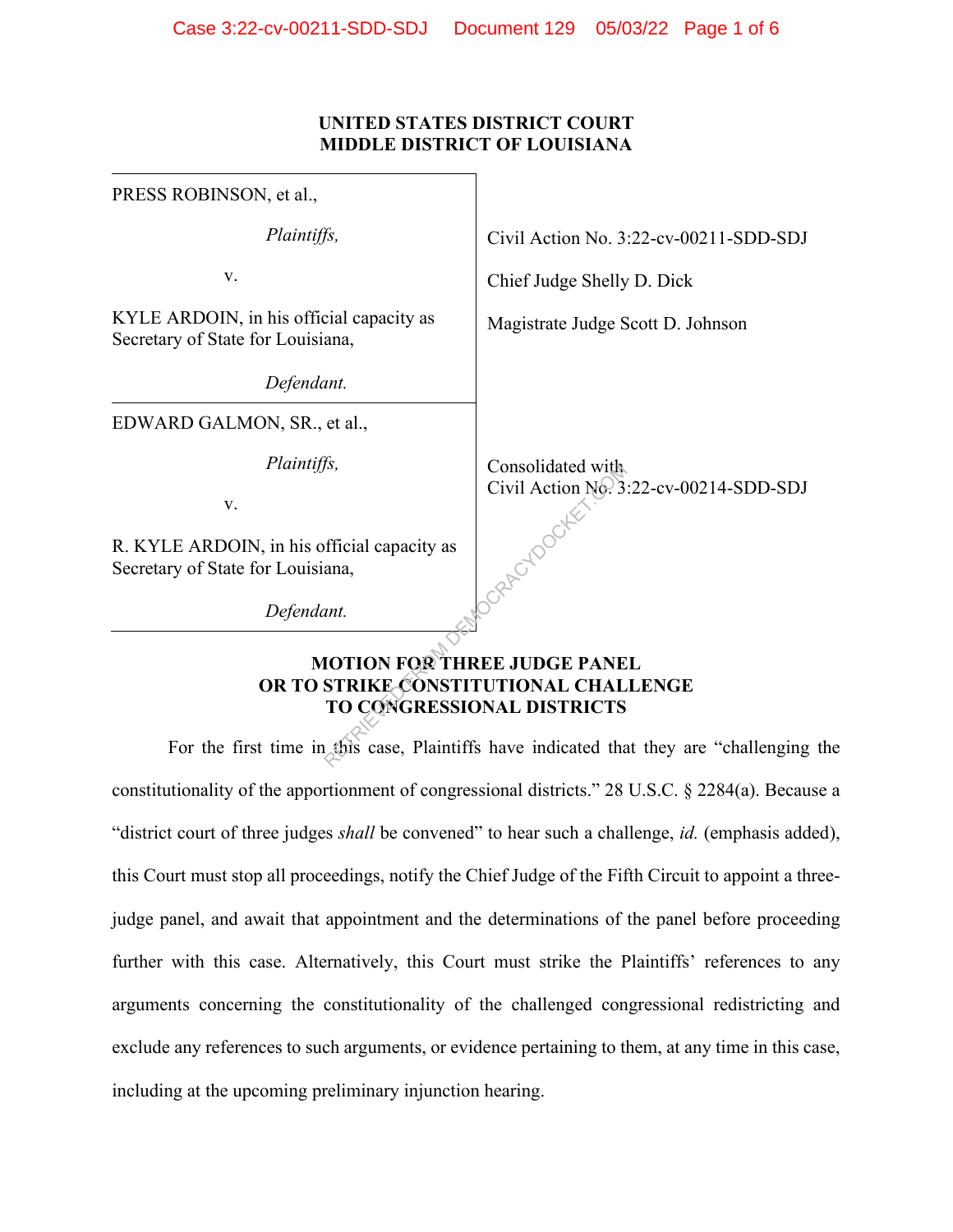### Case 3:22-cv-00211-SDD-SDJ Document 129 05/03/22 Page 2 of 6

1. Congress has provided that a district court comprising three judges, "at least one of whom shall be a circuit judge," must hear "an action . . . challenging the constitutionality of the apportionment of congressional districts." 28 U.S.C.  $\S$  2284(a) and (b)(1). "[T]he mandatory 'shall' . . . creates an obligation impervious to judicial discretion." *Shapiro v. McManus*, 577 U.S. 39, 43 (2015) (citation omitted). A paradigmatic example of a constitutional challenge is a racialgerrymandering claim under the Equal Protection Clause of the Fourteenth Amendment, where challengers contend "that 'race was the predominant factor motivating the legislature's decision to place a significant number of voters within or without a particular district.'" *Alabama Legislative Black Caucus v. Alabama*, 575 U.S. 254, 272 (2015) (citation omitted). Where that is shown, the burden shifts to the state to establish narrow tailoring through "a 'strong basis in evidence' in support of the (race-based) choice that it has made." *Id.* at 278 (citation omitted). Where an equal-protection racial-gerrymandering claim is joined with a Section 2 Voting Rights Act (VRA) claim against congressional districts, a three-judge panel must hear both claims, even though the Section 2 challenge to congressional districts is generally viewed a statutory claim. *Thomas v. Bryant*, 919 F.3d 298, 305 n.4 (5th Cir. 2019) (discussing and endorsing *Page v. Bartels*, 248 F.3d 175 (3d Cir. 2001)). Alabama, 575 U.S. 254, 272 (2015) (cita)<br>
the state to establish narrow tailoring<br>
(race-based) choice that it has made." I<br>
acial-gerrymandering claim is joined with<br>
ngressional districts, a three-judge panel<br>
nge to co

2. Plaintiffs in this case challenge "the apportionment of congressional districts" in Louisiana. 28 U.S.C. § 2284(a). However, their complaints did not "challenge the *constitutionality*" of the congressional plan. *Id.* (emphasis added). In *Johnson v. Ardoin*, No. 18- 625-SDD-EWD, 2019 WL 2329319, (M.D. La. May 31, 2019), an action brought by many of the *Galmon* Plaintiffs here, plaintiffs argued that because their challenge to Louisiana's 2011 congressional plan was brought only under Section 2 and did not assert a constitutional claim, a three-judge panel under 28 U.S.C. § 2284(a) was not appropriate, and this Court endorsed that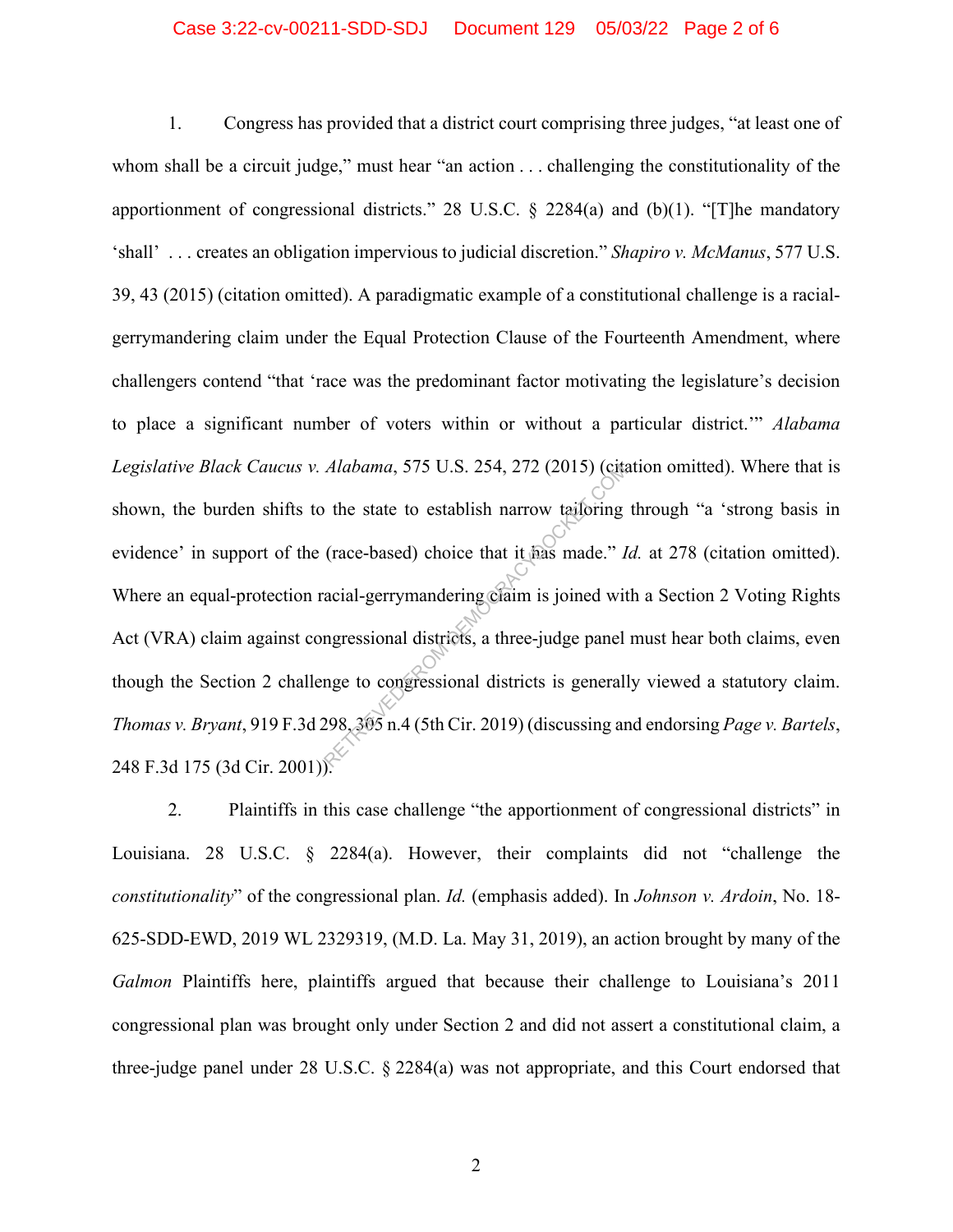### Case 3:22-cv-00211-SDD-SDJ Document 129 05/03/22 Page 3 of 6

position. *Id.* at \*2–3. Accordingly, Legislative Defendants did not previously file a motion for a three-judge panel in this case. Plaintiffs' complaints and preliminary-injunction motion relied solely on VRA Section 2. Likewise, all briefs in opposition to Plaintiffs' preliminary-injunction motions addressed Plaintiffs' VRA claims, not any constitutional challenge (since there was, at that time, no such challenge).

3. For the first time in reply, however, the *Robinson* Plaintiffs have lodged the unequivocal claim that Louisiana's one congressional district, CD2, is an unconstitutional racial gerrymander. Doc. 123 at 12 n.12. In responding to Legislative Defendants' argument that legislative discretion entails the prerogative to chose how to draw Section 2 districts, the *Robinson* Plaintiffs now argue that race predominated in the creation of CD2 and that the Louisiana Legislature lacked a strong basis in evidence in crafting CD2, and the *Robinson* Plaintiffs cite the Supreme Court's *Alabama Legislative Black Caucus* decision—which addressed racialgerrymandering claims under the Equal Protection Clause, *not* Section 2 claims under the VRA. The full footnote is as follows: the prerogative to chose how to draw See<br>ace predominated in the creation of C<br>pasis in evidence in crafting CD2, and the<br>*a Legislative Black Caucus* decision<br>er the Equal Protection Clause, *not* Section<br>ws:<br>there a 58%

Moreover, the Legislative Defendants' concession that "it is unclear" whether a 58% BVAP is necessary to provide Black voters an equal opportunity to elect candidates of their choice simply highlights that they did not have the requisite "strong basis in evidence" to support their choice to pack Black voters into CD2. *See Ala. Legis. Black Caucus*, 575 U.S. at 278–79.

Doc. 123 at 12 n.12. Embedded in this assertion are two premises: (1) that race predominated in CD2 (i.e. "their choice to pack Black voters into CD2") and (2) that the Legislature has not met its narrow-tailoring burden ("they did not have the requisite 'strong basis in evidence'"). That is, in letter and spirit, a constitutional assertion challenging CD2; it is not in any respect a VRA claim. And the citation to a leading precedent interpreting the Equal Protection Clause—not VRA Section 2—removes any remaining ambiguity.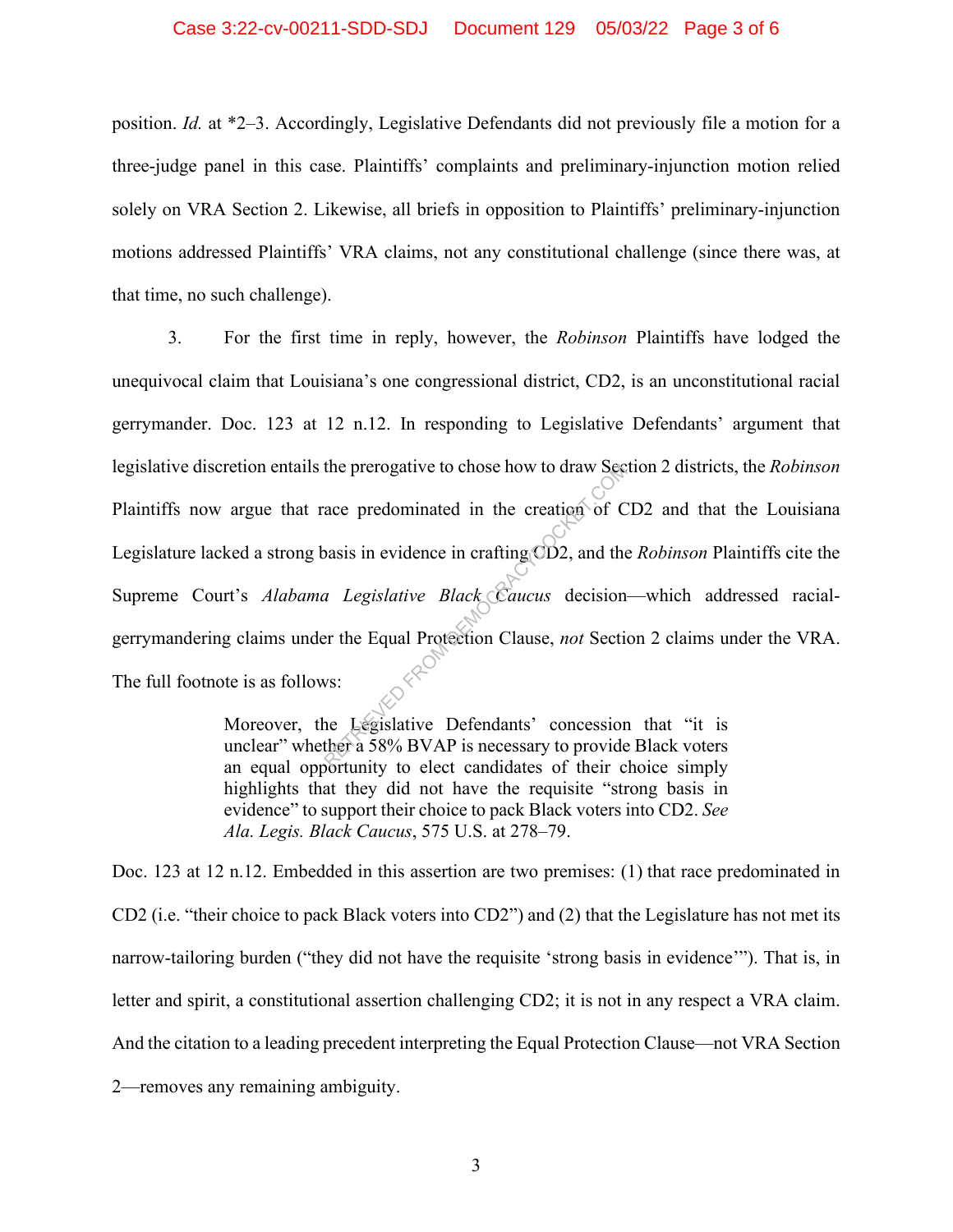### Case 3:22-cv-00211-SDD-SDJ Document 129 05/03/22 Page 4 of 6

4. The absence of this assertion from the pleadings does not, on its own, prohibit the *Robinson* Plaintiffs from challenging CD2's constitutionality. "When an issue not raised by the pleadings is tried by the parties' express or implied consent, it must be treated in all respects as if raised in the pleadings." Fed. R. Civ. 15(b)(2). The *Robinson* Plaintiffs' assertion can be viewed as nothing less than an effort to amend their pleadings by implication. Assuming the Court views that as procedurally proper, it is obligated to stay proceedings immediately, cancel all deadlines, write the Chief Judge of the Fifth Circuit to request a three-judge panel, and await her determination. Then, once a panel is appointed, the panel must revisit the various orders imposed in this case.

5. Alternatively, the Court must exclude every assertion to the effect that CD2 is unconstitutional, including the assertion that race predominated in its creation, that the Legislature lacked a strong basis in evidence to justify CD2, or that the Legislature even *needed* a strong basis in evidence to justify CD2. "State statutes, like federal ones, are entitled to the presumption of constitutionality until their invalidity is judicially declared." *Davies Warehouse Co. v. Bowles*, 321 U.S. 144, 153 (1944). Thus, where Plaintiffs cannot jurisdictionally obtain such a declaration, the case must proceed upon the premise that the congressional plan is constitutional. Further, courts must "exercise extraordinary caution in adjudicating claims that a State has drawn district lines on the basis of race." *Miller v. Johnson*, 515 U.S. 900, 916 (1995). This Court cannot proceed on the assumption that race predominated, and only a three-judge panel can rule that it in fact did predominate.<sup>1</sup> Because the Court cannot entertain such allegations as those the *Robinson* Plaintiffs the Court must exclude every assertice.<br>
the assertion that race predominated in its<br>
ence to justify CD2, or that the Legislature<br>
"State statutes, like federal ones, are envalidity is judicially declared." Davies  $W$ <br>
w

<sup>&</sup>lt;sup>1</sup> Such an assertion is factually untenable. As Legislative Intervenors' expert has shown, CD2 is nearly identical to the prior version of the same district, and core retention is a neutral principle that defeats an allegation of racial predominance. *See, e.g.*, *Comm. for a Fair & Balanced Map v. Illinois State Bd. of Elections*, 835 F. Supp. 2d 563, 591 (N.D. Ill. 2011) (three-judge court).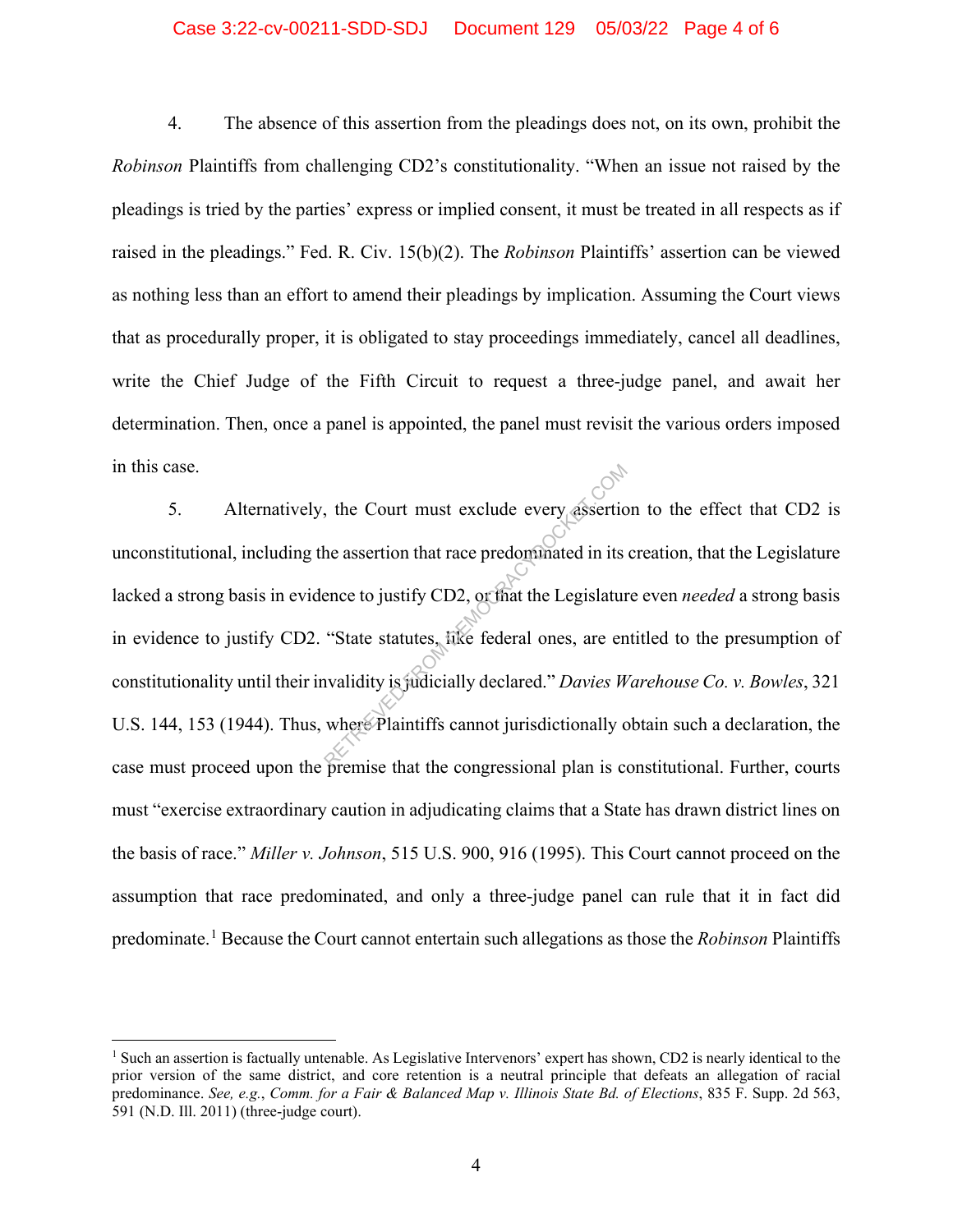### Case 3:22-cv-00211-SDD-SDJ Document 129 05/03/22 Page 5 of 6

have now proffered, it must strike such arguments, order Plaintiffs not to tender additional assertions of this nature, and operate on the assumption that CD2 is not a racial gerrymander.

For these reasons, the Court must either request that a three-judge panel be appointed by the Chief Judge of the Fifth Circuit or strike the *Robinson* Plaintiffs' new argument the CD2 is unconstitutional.

Respectfully submitted,

E. Mark Braden\* Katherine L. McKnight\* Richard B. Raile\* **BAKERHOSTETLER LLP**  1050 Connecticut Ave., N.W., Ste. 1100 Washington, D.C. 20036 (202) 861-1500 mbraden@bakerlaw.com kmcknight@bakerlaw.com rraile@bakerlaw.com

# Patrick T. Lewis\* **BAKERHOSTETLER LLP**  ETALLY PERDAND

127 Public Square, Ste. 2000 Cleveland, Ohio 44114 (216) 621-0200 plewis@bakerlaw.com

# Erika Dackin Prouty\* **BAKERHOSTETLER LLP**

200 Civic Center Dr., Ste. 1200 Columbus, Ohio 43215 (614) 228-1541 eprouty@bakerlaw.com

\* *Admitted pro hac vice* 

*/s/ Michael W. Mengis* 

Michael W. Mengis, LA Bar No. 17994 **BAKERHOSTETLER LLP**  811 Main Street, Suite 1100 Houston, Texas 77002 Phone: (713) 751-1600 Fax:  $(713)$ ,  $\sqrt[7]{51}$ -1717 Email: mmengis@bakerlaw.com

*Counsel for Legislative Intervenors, Clay Schexnayder, in his Official Capacity as Speaker of the Louisiana House of Representatives, and of Patrick Page Cortez, in his Official Capacity as President of the Louisiana Senate*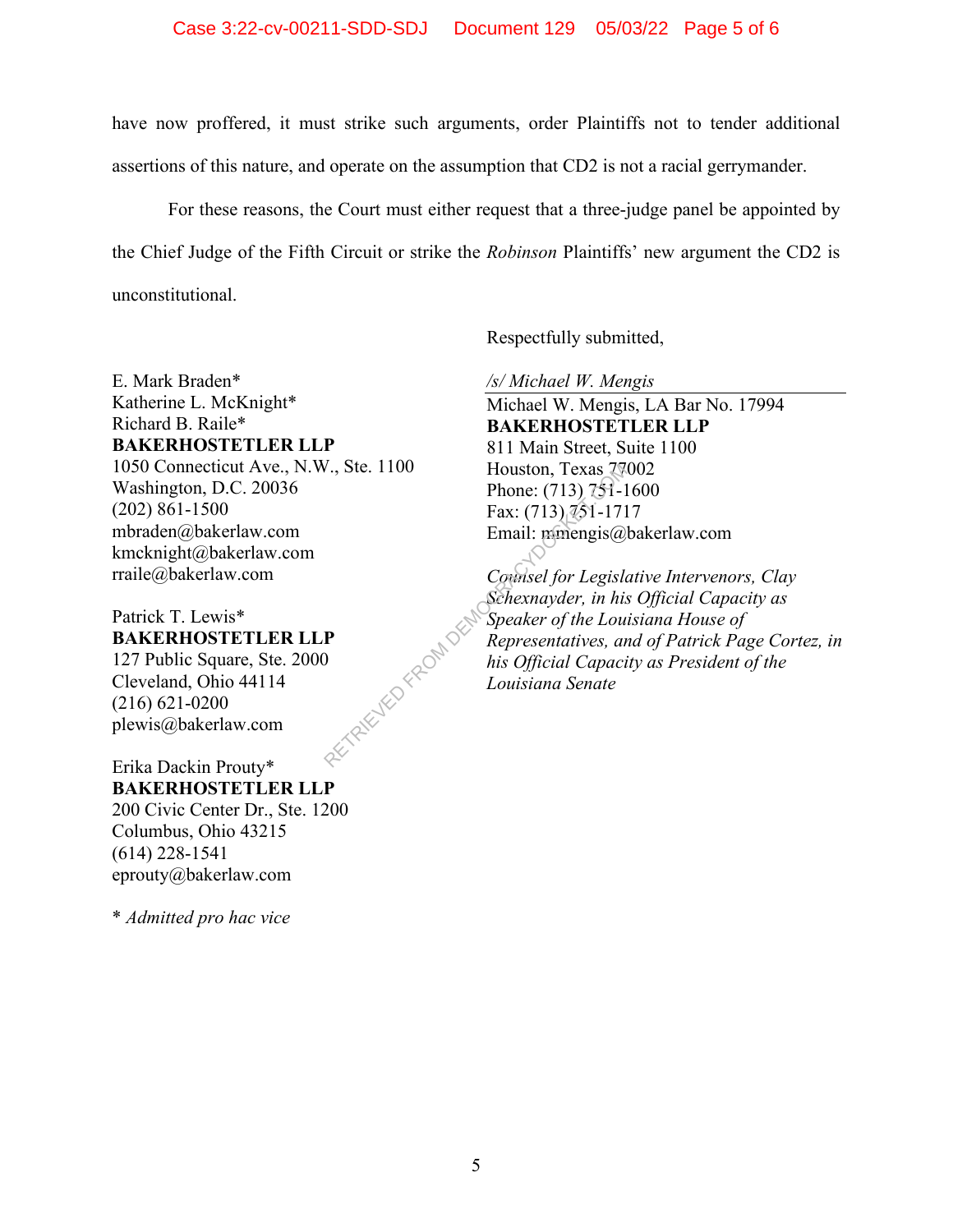### **CERTIFICATE OF SERVICE**

I certify that on May 3, 2022, this document was filed electronically on the Court's electronic case filing system. Notice of the filing will be served on all counsel of record through the Court's system. Copies of the filing are available on the Court's system.

*/s/ Michael W. Mengis* 

Michael W. Mengis, LA Bar No. 17994 BAKERHOSTETLER LLP

*Counsel for Legislative Intervenors, Clay Schexnayder, in his Official Capacity as Speaker of the Louisiana House of Representatives, and of Patrick Page Cortez, in his Official Capacity as President of the Louisiana Senate*

RETRIEVED FROM DEMOCRACYDOCKET.COM